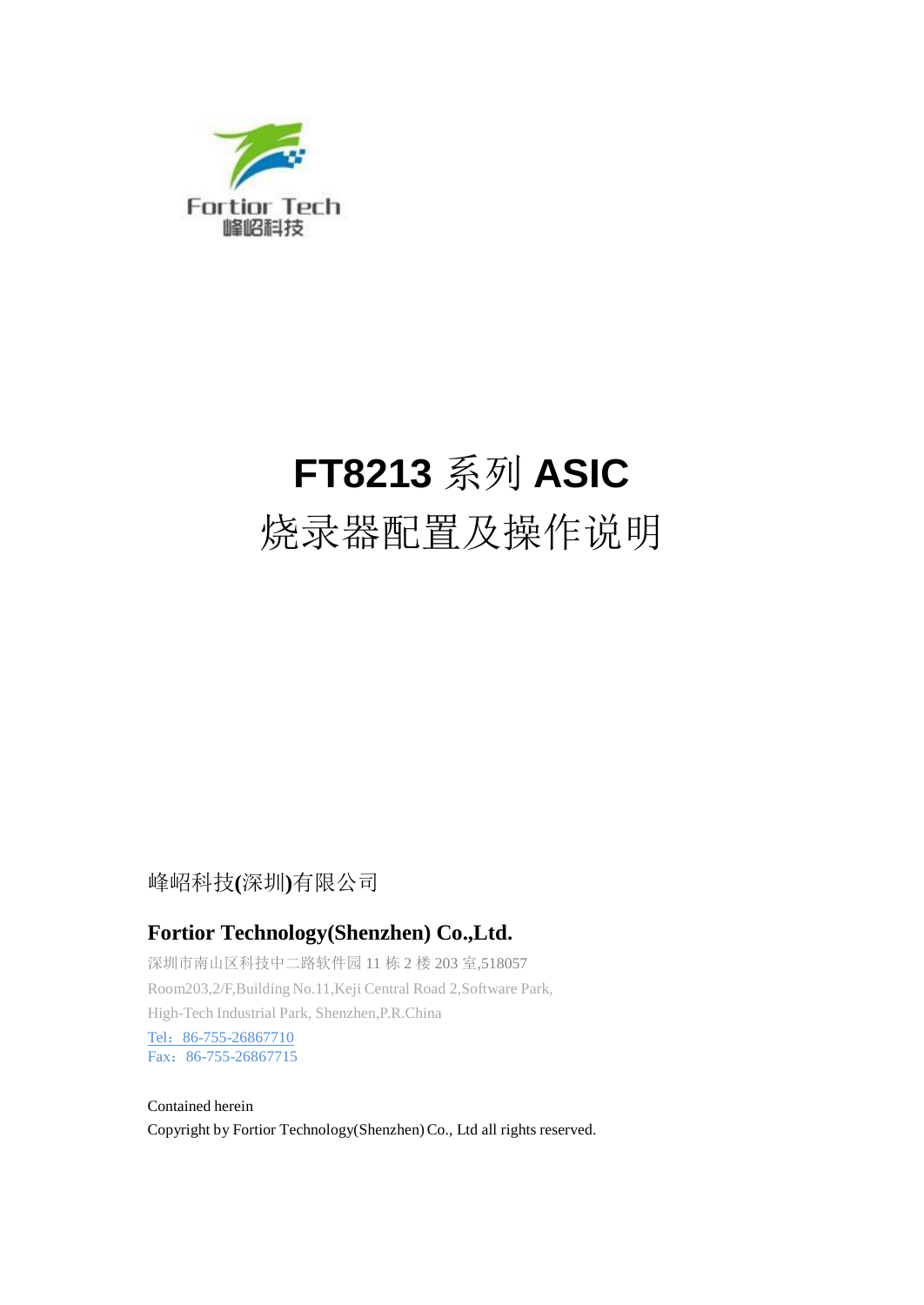# <span id="page-1-0"></span>前言

本文档是 FT8213 系列 ASIC 烧录器配置及操作说明,主要为品 质质检人员及客户提供了如何配置该软件进行 FT8213 系列 ASIC 的 烧录及量产(需配合我公司专用烧录器使用),此外软硬件配置也进 行了简要的介绍。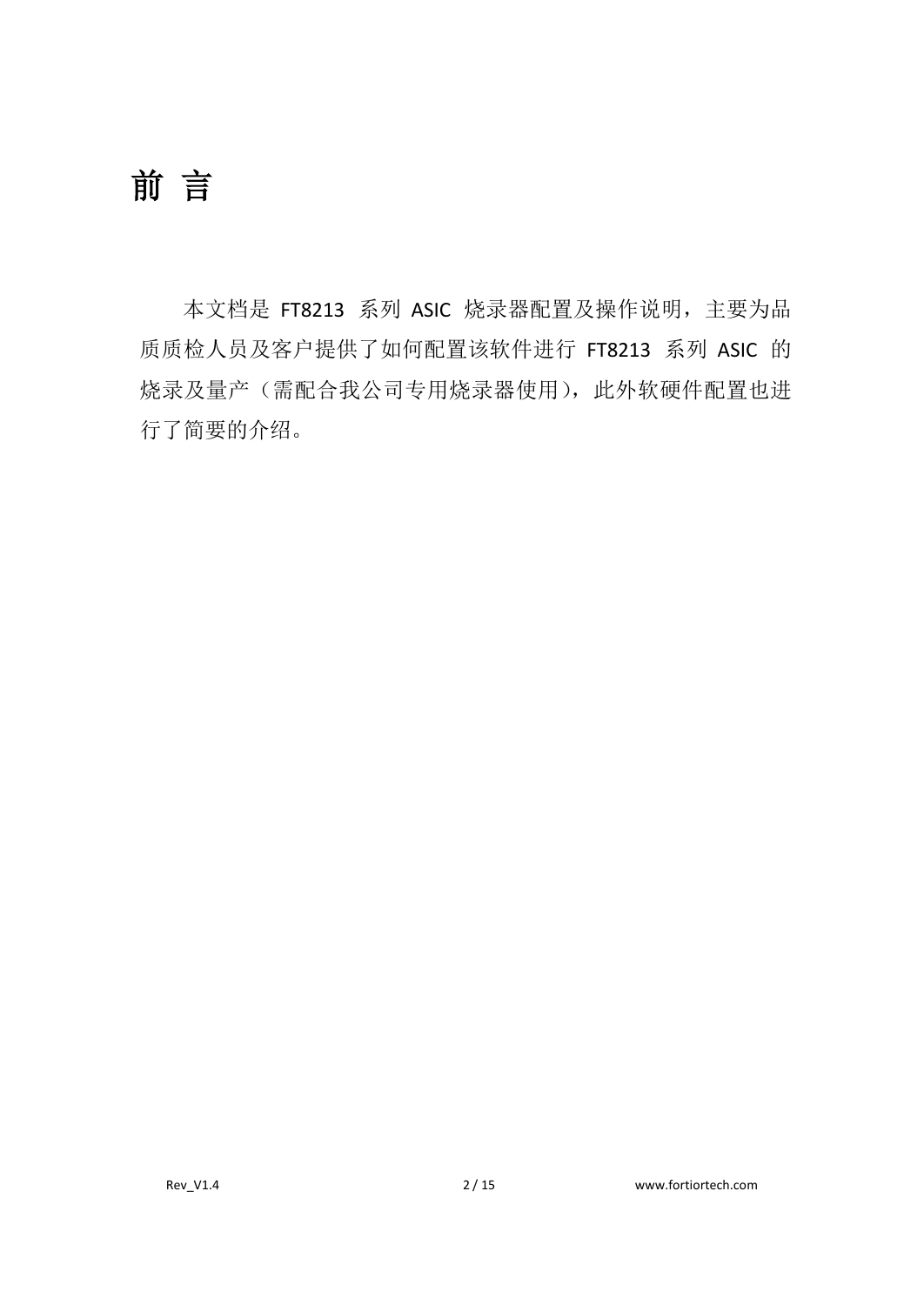<span id="page-2-0"></span>

| 前              |  |
|----------------|--|
| 目              |  |
| $\overline{1}$ |  |
|                |  |
|                |  |
| 1.2.1          |  |
| 1.2.2          |  |
| 1.2.3          |  |
| 1.2.4          |  |
| 1.2.5          |  |
|                |  |
| 1.3.1          |  |
| 1.3.2          |  |
| 1.3.3          |  |
| 1.3.4          |  |
| $\overline{2}$ |  |
| $\mathbf{R}$   |  |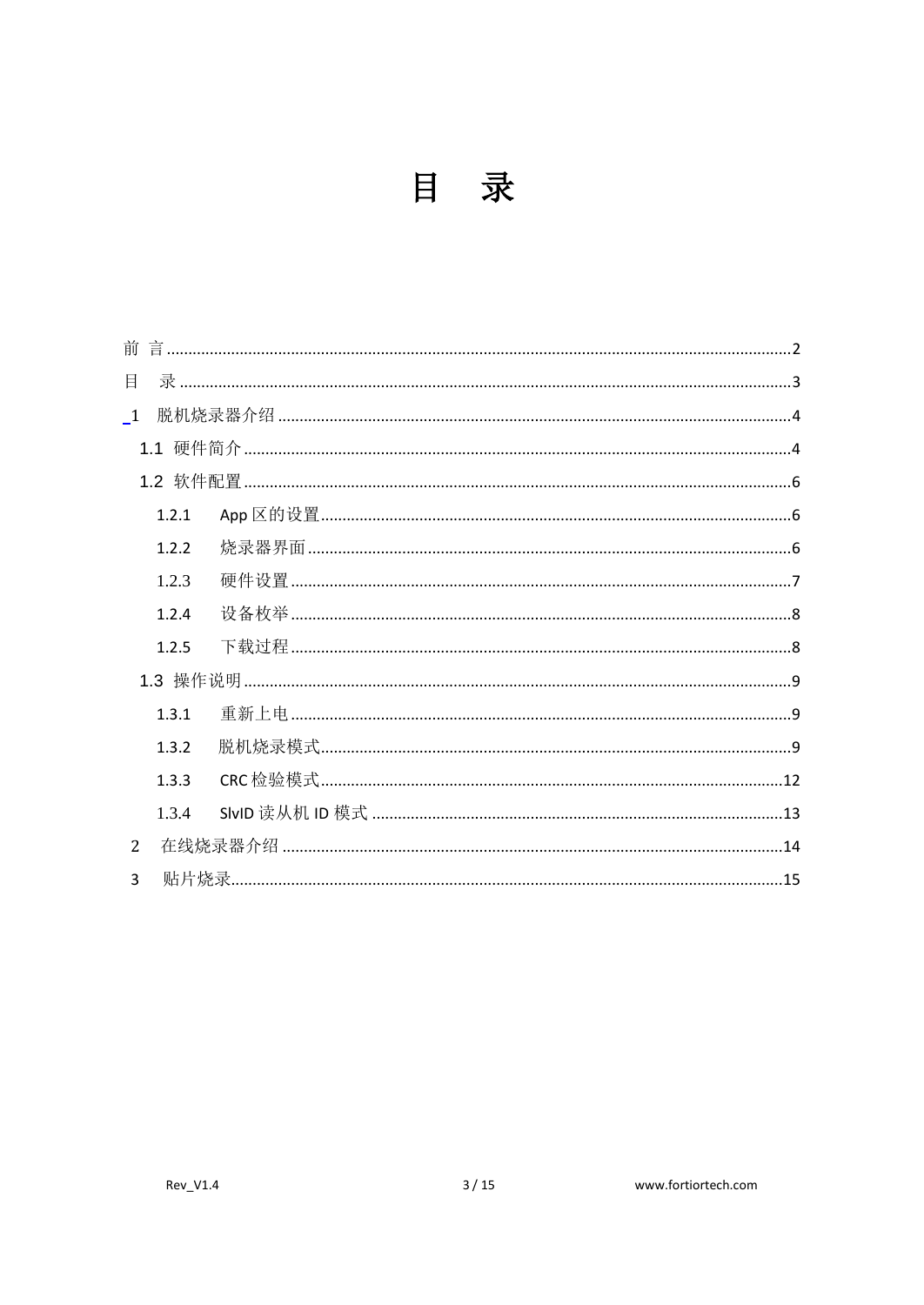**1** 脱机烧录器介绍

## <span id="page-3-1"></span><span id="page-3-0"></span>**1.1** 硬件简介

硬件配置如下图:



图 1-1

| 上图仅供参考,具体参数详见下表:  |                 |                     |
|-------------------|-----------------|---------------------|
| <b>Ifem Index</b> | <b>Function</b> | Remark              |
| <b>Rev V1.4</b>   | 4/15            | www.fortiortech.com |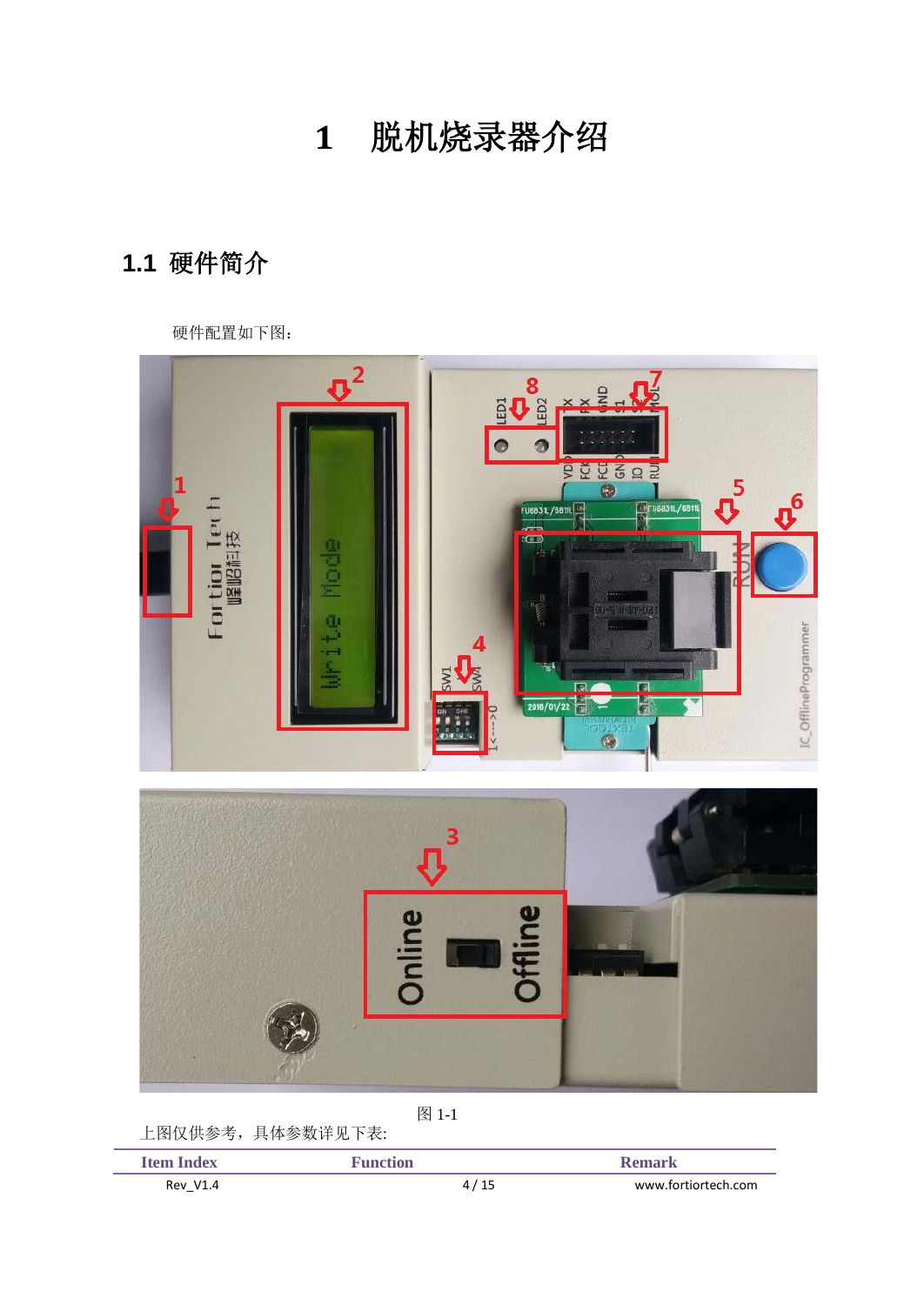|   | USB 数据连接线    |                                      |
|---|--------------|--------------------------------------|
| 2 | LCD 功能显示屏    |                                      |
| 3 | 在线/脱机选择拔码开关  | 1:On-line(Default);<br>$0:$ Off-line |
|   | SW1 默认低      |                                      |
|   | 模式选择开关 SW2   | 配合 SW3 使用, 具体见下表 1-2                 |
| 4 | 模式选择开关 SW3   | 配合 SW2 使用, 具体见下表 1-2                 |
|   | 模式选择开关 SW4   | Reserved                             |
| 5 | IC 装置 Socket |                                      |
| 6 | 执行 Key       | 选择 Mode 后, 才可 Press 此键执行             |
| 7 | 贴片烧录接口       | 支持不带 socket 外挂贴片烧录                   |
| 8 | 状态指示灯        | 绿色:烧录成功;红色: Fail;蓝色:<br>烧录成功后取出芯片    |

#### $\overline{\mathcal{R}}$ 1-1

#### 模式配置参数表 1-2

| SW2 | SW <sub>3</sub> | SW <sub>4</sub> | <b>Mode</b>          |
|-----|-----------------|-----------------|----------------------|
|     |                 |                 | Verify Mode          |
|     |                 |                 | SlyId Mode           |
|     |                 |                 | Write Mode (Default) |
|     |                 |                 | Reserved             |
|     |                 | $\pm$ 4 $\sim$  |                      |

表 1-2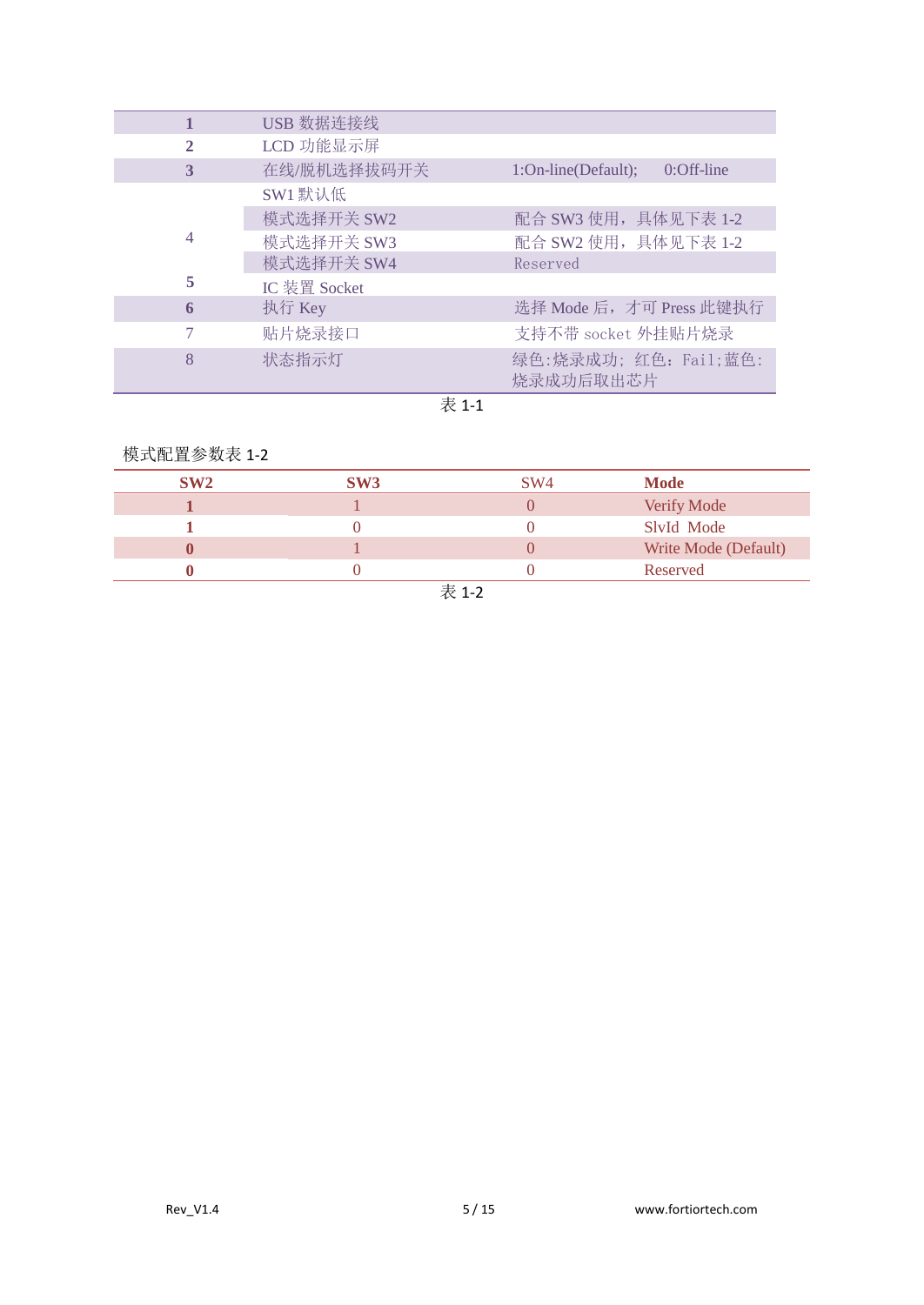## <span id="page-5-0"></span>**1.2** 软件配置

# <span id="page-5-1"></span>**1.2.1 App** 区的设置

解压脱机烧录器压缩包 FT8213OfflineUpgrader V1.0. 0.rar,打开 FT8213OfflineWriter V1.0. 0 文 件夹, 点击 G+CodePacker.exe, 将配置选项切换到 App Area 选项页, 如下图所示:

| BootArea AppArea DataArea                                                                                                                                                   |                                                                                  | PresetRegister   SDRAM Calibration                                  | MemoryMap                                                                                                                            |                                                             |
|-----------------------------------------------------------------------------------------------------------------------------------------------------------------------------|----------------------------------------------------------------------------------|---------------------------------------------------------------------|--------------------------------------------------------------------------------------------------------------------------------------|-------------------------------------------------------------|
| App Main Size (MB)<br><b>CRC CheckSum Enable</b><br>App Partition Information<br>App Partition Nums<br>1<br>Part $0 \sim 2$<br>Part0 Sectors(=<br>1.00KB)<br>$\overline{2}$ | App Spare Rate<br>▼<br>Part0 Attribute<br>Runtime Code -<br>$\blacktriangledown$ | GPZP Disable (Fast Boot)<br>Part0 Image File<br>.\GPCODE\FwCode.bin | App ROM Code Copies<br>Use App Image with Header<br>Part0 Destination<br><b>Address</b><br>0x00000000<br>Click此按钮,选中User透过FT8213的GUI | Config Load<br>Config Save<br>Load Default<br>Version Check |
|                                                                                                                                                                             |                                                                                  | 调试器生成的Bin Code File                                                 |                                                                                                                                      | Pack<br>Download<br>Export                                  |

图 1-2-1 配置好 App code 后, 点击"Pack"按钮, 待 Pack 完成后, 即可点击"Download"按钮, 进入烧录界面。

### <span id="page-5-2"></span>**1.2.2** 烧录器界面

|  | Conf open/Settings   Script: NewAutoDownLoadSPI.conf | <b>Enum Device</b> |  | Map Port   Start Download   Dev Num: 1 |  |
|--|------------------------------------------------------|--------------------|--|----------------------------------------|--|
|--|------------------------------------------------------|--------------------|--|----------------------------------------|--|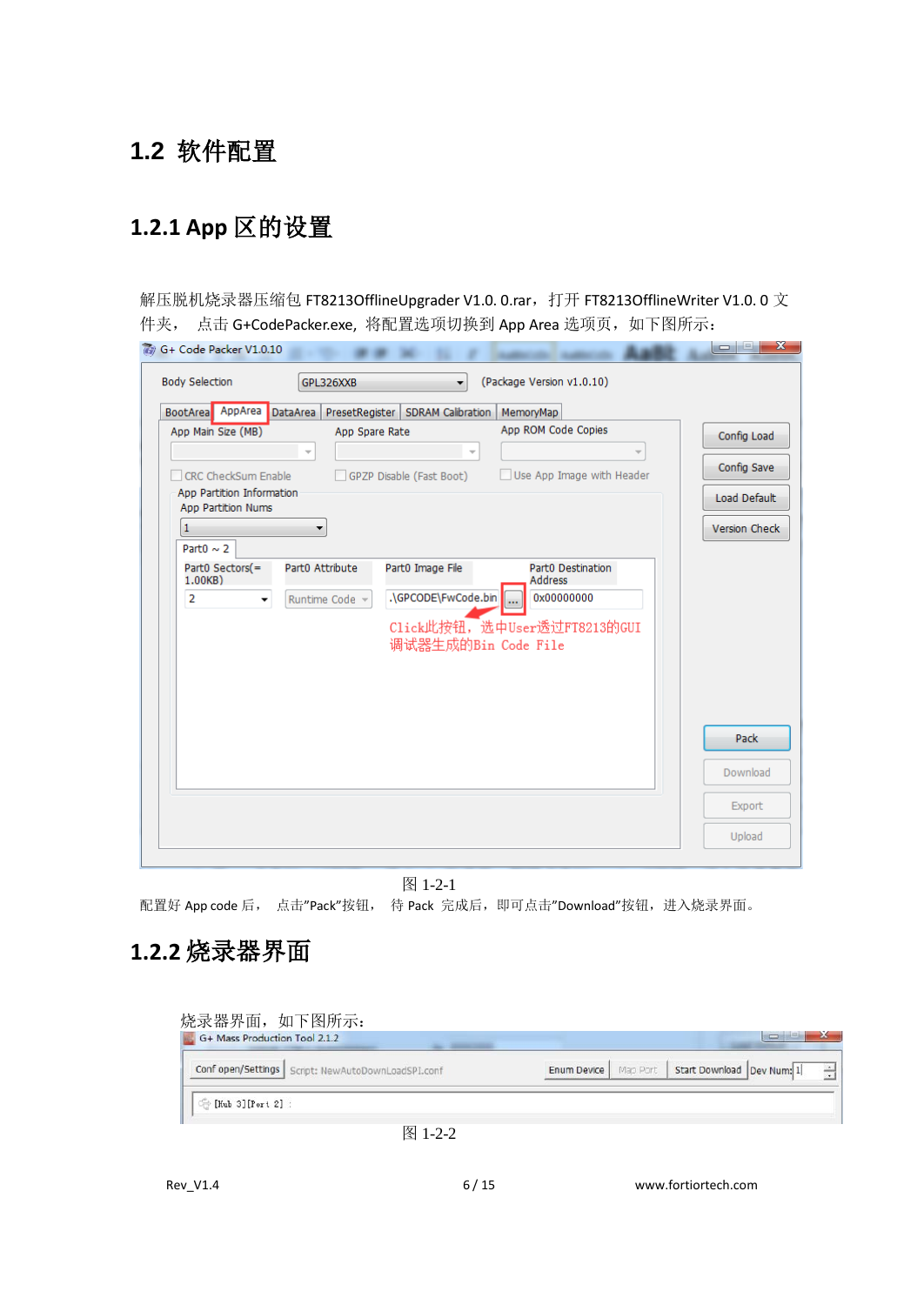#### <span id="page-6-0"></span>**1.2.3** 硬件设置

此时将烧录器左侧的开关拨向 Online,然后再用 USB 数据线将烧录器与 PC 相连接, 此 时烧录器即进入在线下载模式,硬件接线图如下:



图 1-2-3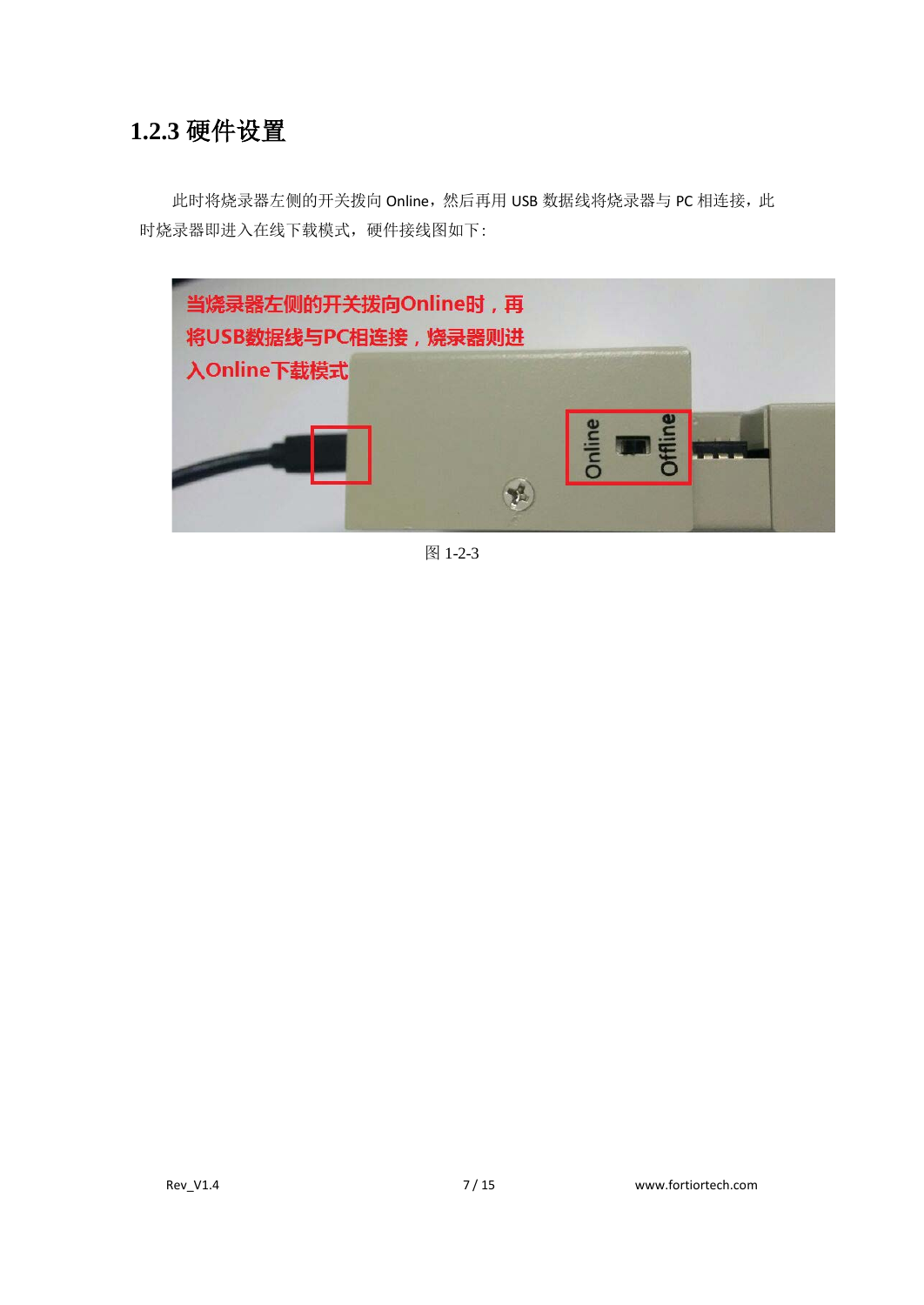### <span id="page-7-0"></span>**1.2.4** 设备枚举

接上 USB 数据线后,烧录软件即可自动找到相应的设备,如下图:



图 1-2-4

### <span id="page-7-1"></span>**1.2.5** 下载过程

点击 Start Download 按钮, 待烧录器下载完成, 如下图: **Ex.** G+ Mass Production Tool 2.1.2  $\blacksquare$ **SECTION** Conf open/Settings | Script: NewAutoDownLoadSPI.conf Enum Device | Map Port | Start Download | Dev Num: 1  $\div$ ☆ [Hub 3] [Port 2] 100% USB Task Finished! Spent Time: 3.556s 图 1-2-5

下载完成后,关闭此烧录器。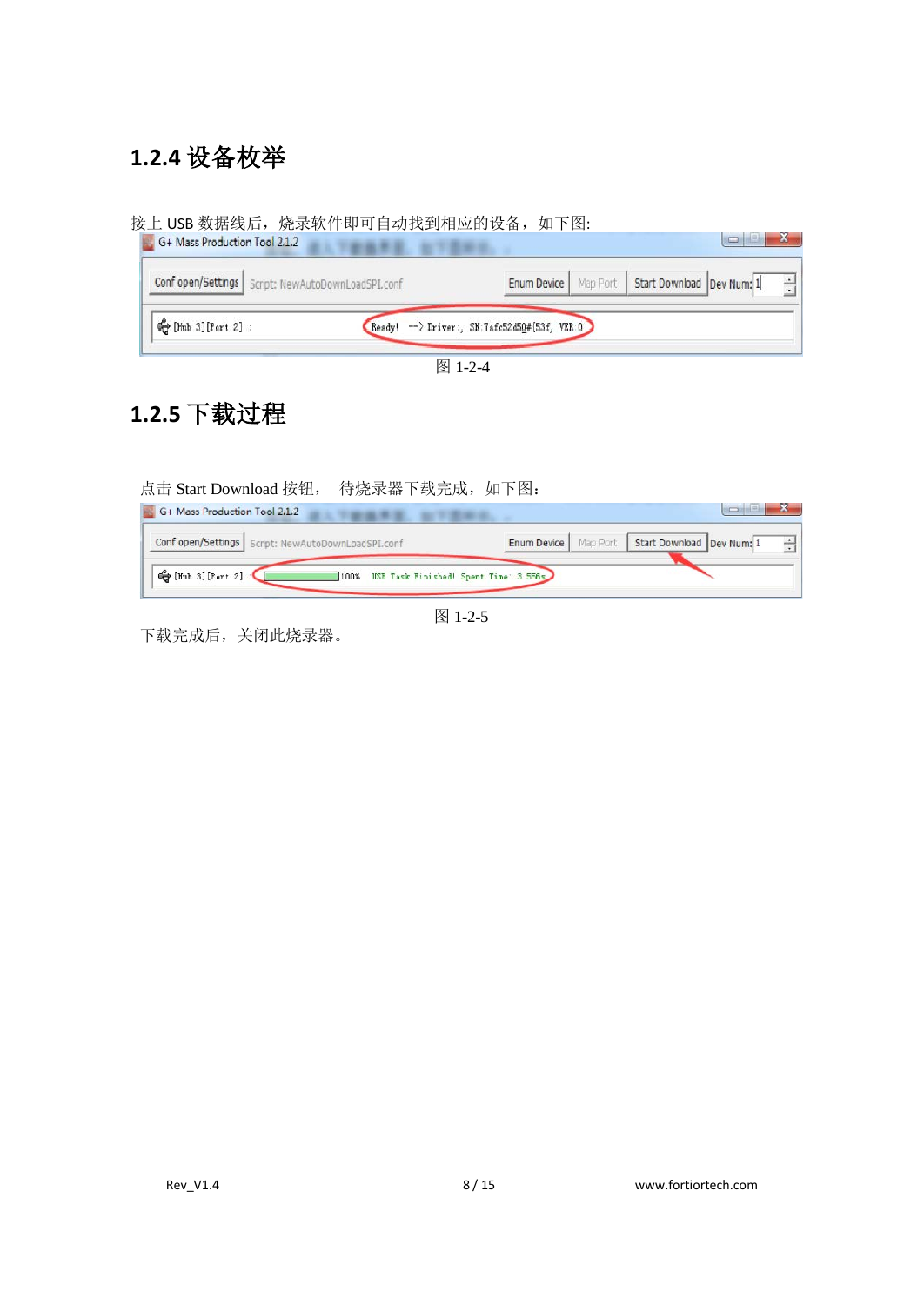#### <span id="page-8-0"></span>**1.3** 操作说明

### <span id="page-8-1"></span>**1.3.1** 重新上电

在线烧录完成后,即可切换到脱机烧录模式, 方法如下:

- ◆ 拔掉 USB 数据线断电,
- ◆ 然后将烧录器左侧的开关拨向 Offline(参见 1.2.3 章节)
- ◆ 再将 USB 数据线接上, 重新给烧录器供电,

透过上面 3 个步骤,烧录器进入离线烧录模式,开机后画面如下:



图 1-3-1

#### <span id="page-8-2"></span>**1.3.2** 脱机烧录模式

脱机烧录步骤如下:

- 在重新上电之前,确保 SW1 和 SW2 均为低 L, SW3 为 高H
- 上电,进入脱机烧录模式
- 放置 FT8213 系列 IC 到 Socket 中,并确保与 Socket 接触良好
- ◆ Press 烧录器上蓝色 RUN 按键, 执行脱机烧录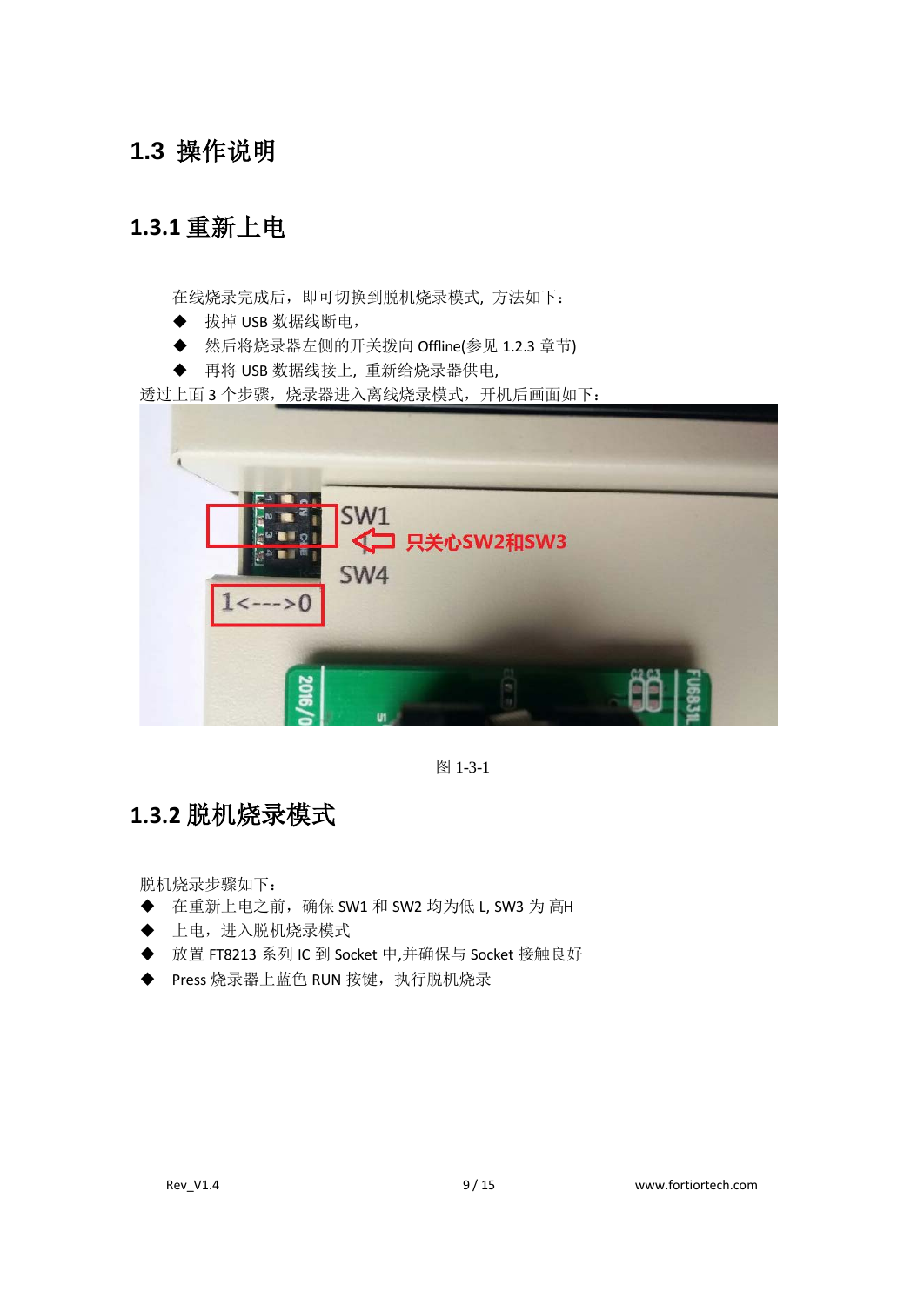

图 1-3-2



图 1-3-2-1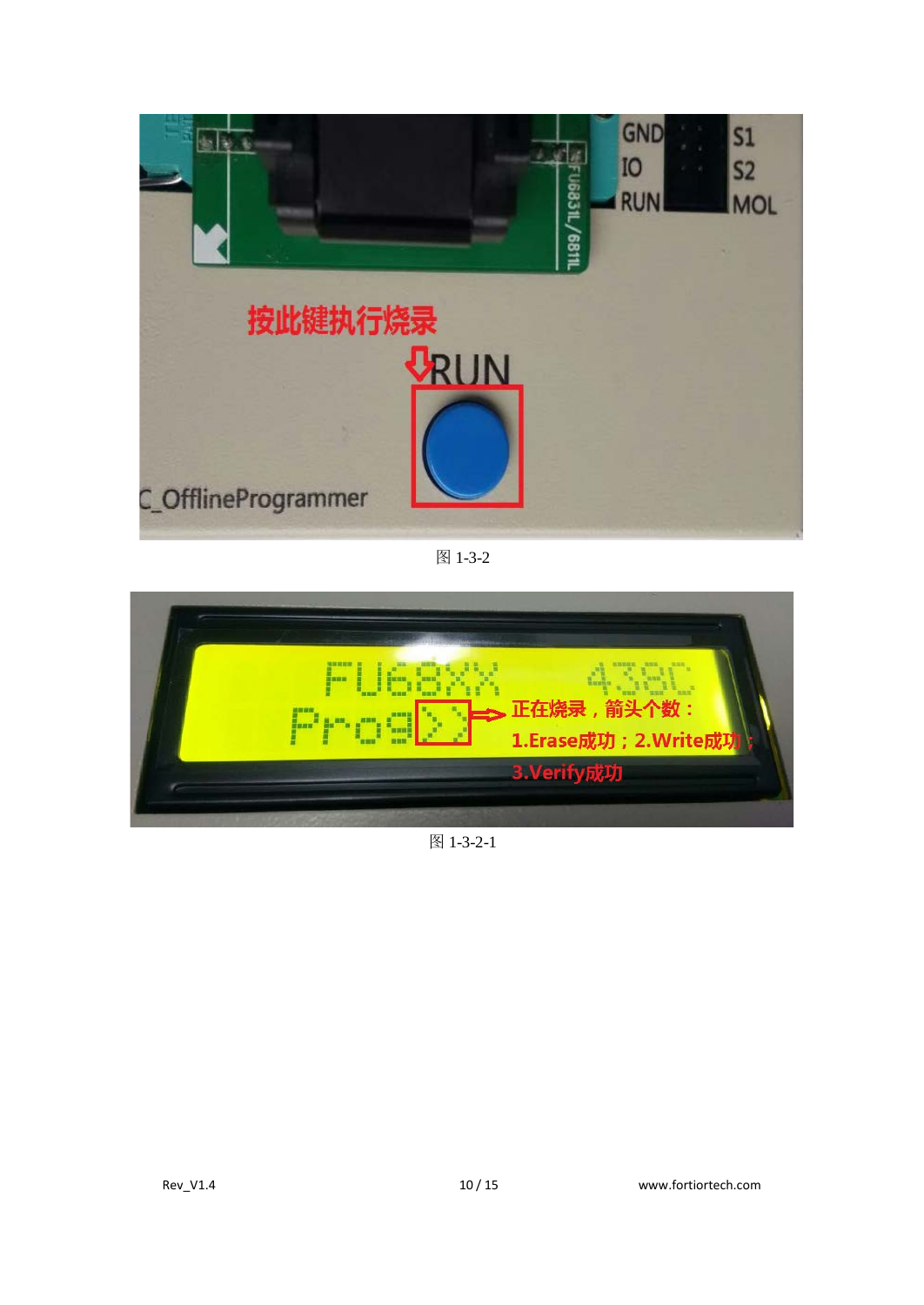



图 1-3-2-2

◆ 观察 LED 状态灯的变化

绿灯-----Success, 红灯------Fail 或未经调频, 橙色--------User 没有放入 IC 到 Socket.

另外,为防止漏烧,此烧录器在烧录成功后,增加开盖侦测功能,若蓝灯亮,则表明 User 烧完后把盖子打开, 或重新放进 Socket 中却没有按下烧录 Key. 其状态见下图: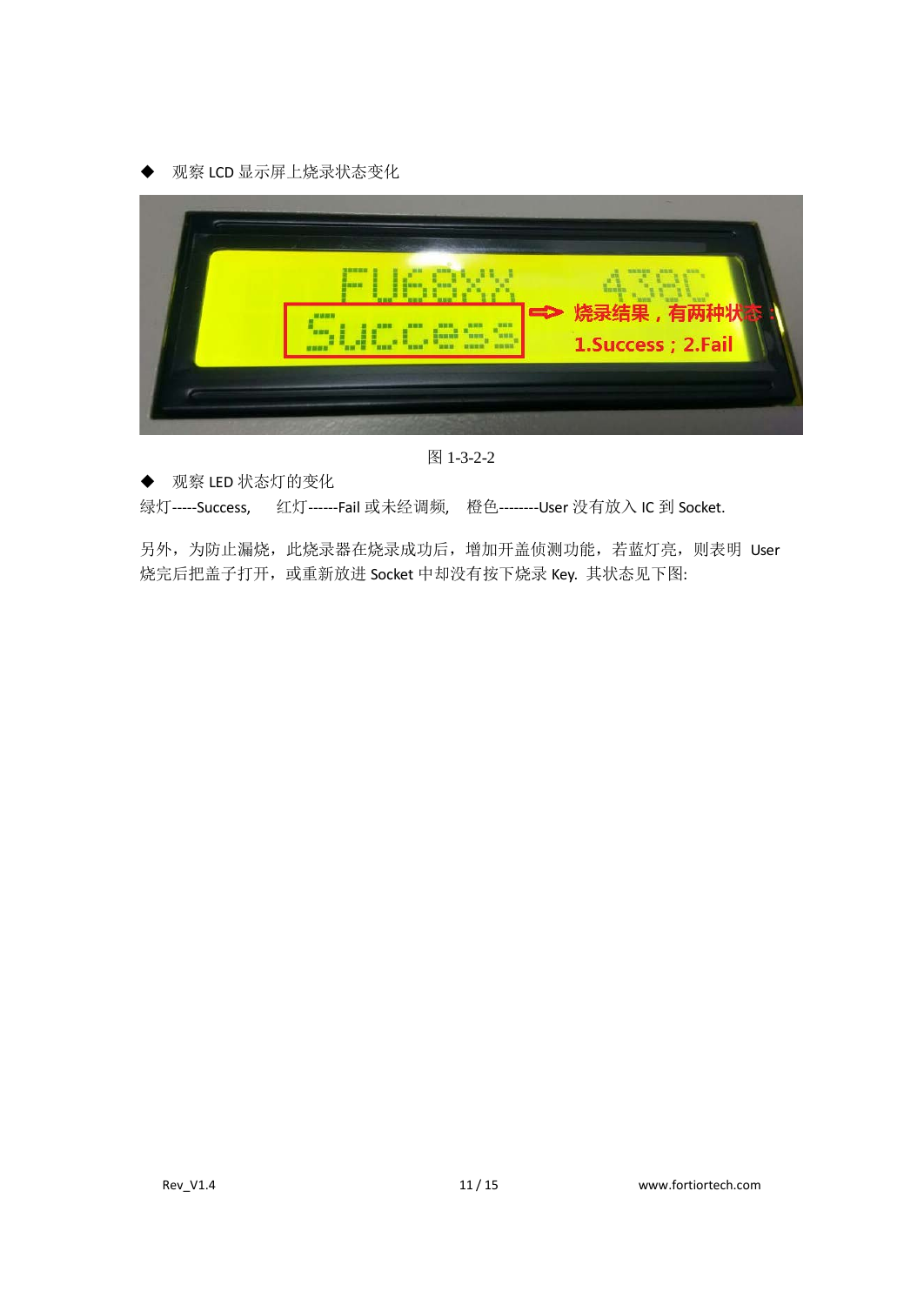

图 1-3-2-3

#### <span id="page-11-0"></span>**1.3.3 CRC** 检验模式

CRC 检验操作步骤如下:

- ◆ 在重新上电之前, 确保 SW1 为低 L,且 SW2 和 SW3 均为高 H; 或者烧录模式下, 直接 将 SW2 和 SW3 都拨到高 H, 也可进入 Verify 模式
- ◆ 上电,进入 CRC 检验模式
- 放置 FT8213 系列 IC 到 Socket 中, 并确保与 Socket 接触良好
- 观察 LCD 显示屏上烧录状态变化



图 1-3-3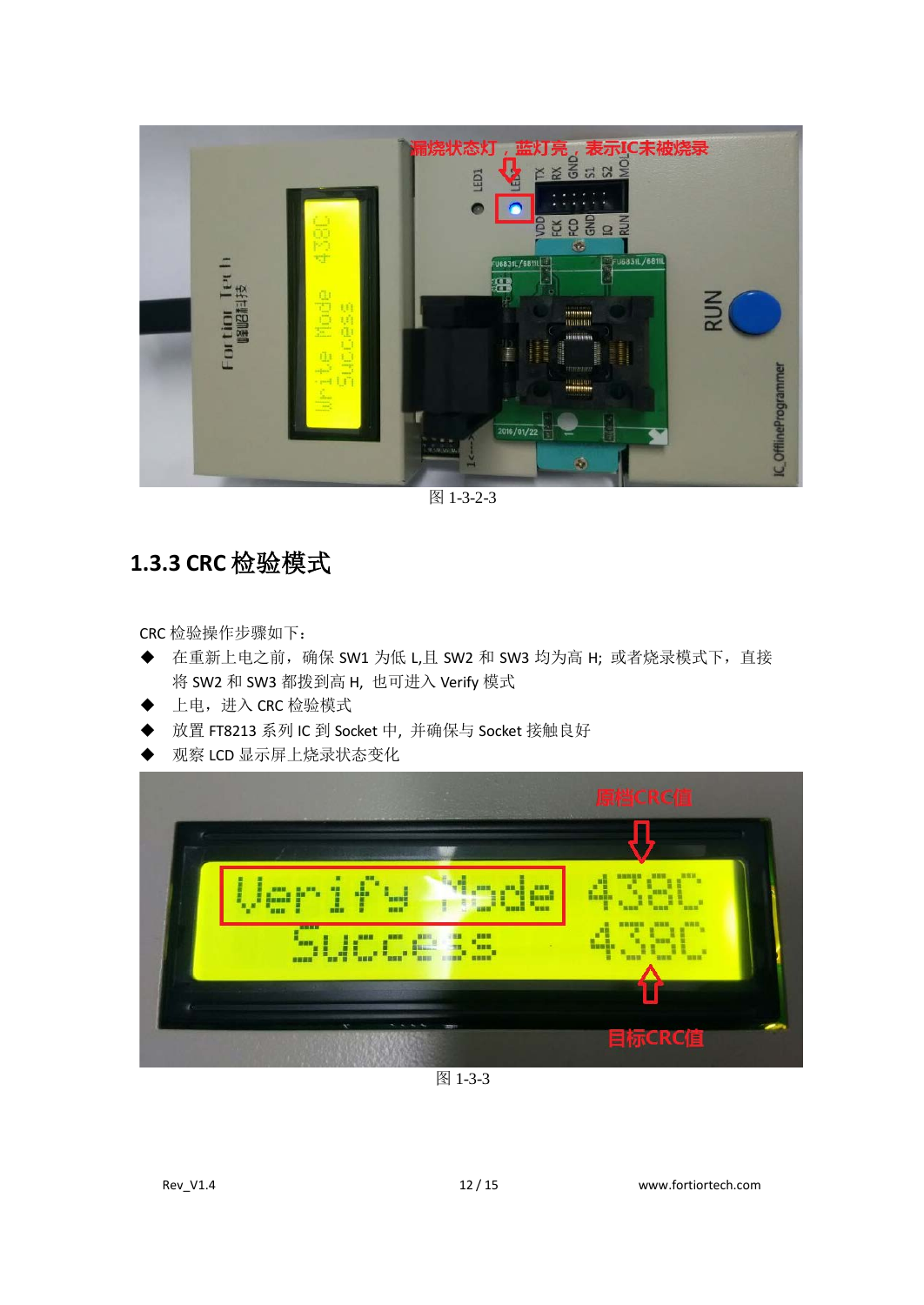### <span id="page-12-0"></span>**1.3.4 SlvID** 读从机 **ID** 模式

读从机 ID 模式操作步骤如下:

- ◆ 在重新上电之前, 确保 SW1 为低 L,且 SW2 为高 H, SW3 均为低 L; 或者烧录模式下, 直接 将 SW2 拨到高 H, SW3 拨到低 L, 也可进入 Erase 模式
- ◆ 上电,进入 Erase 擦除模式
- ◆ 放置 FT8213 系列 IC 到 Socket 中, 并确保与 Socket 接触良好
- ◆ 观察 LCD 显示屏上烧录状态变化



图 1-3-4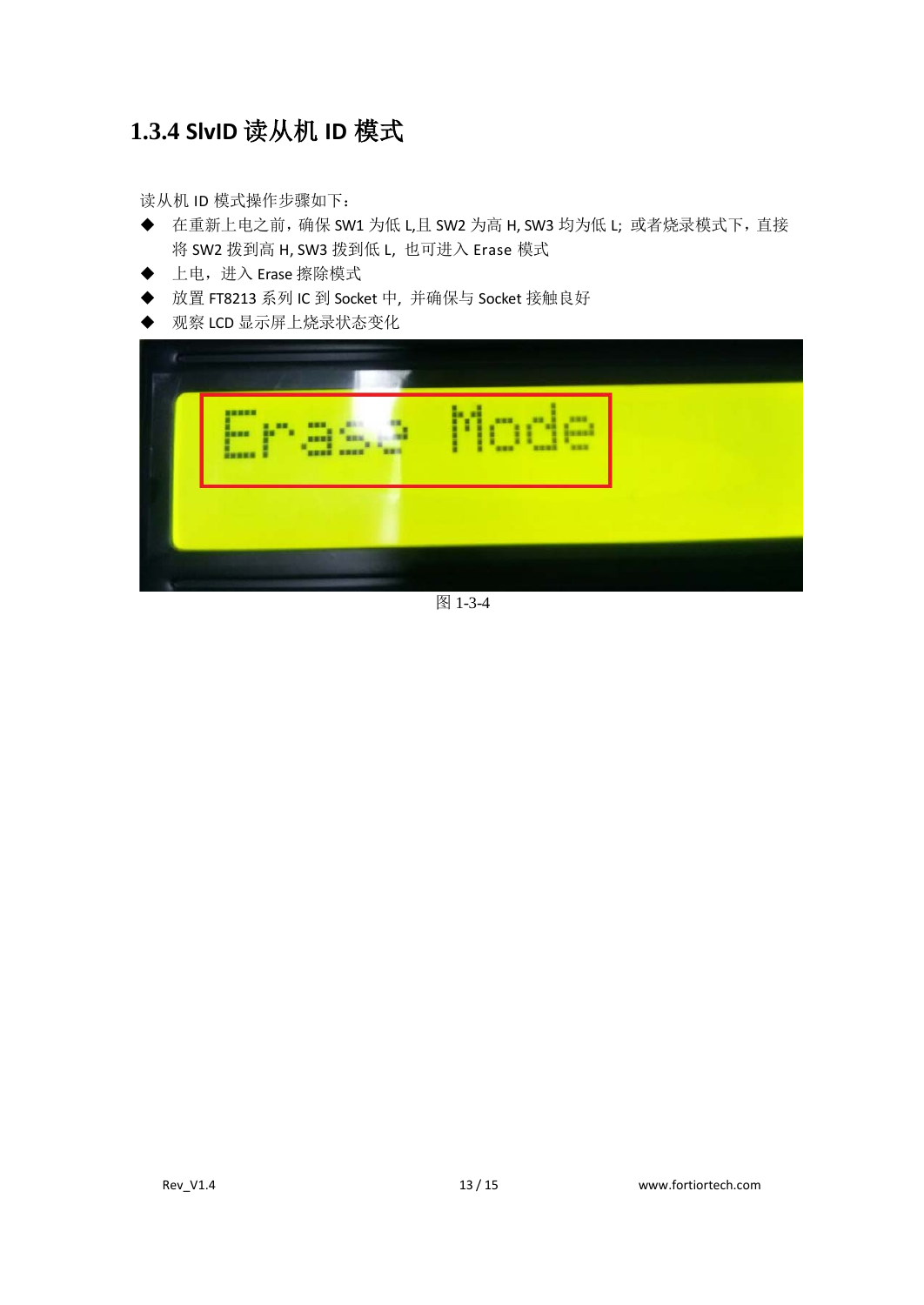## <span id="page-13-0"></span>**2** 在线烧录器介绍

此在线烧录器操作方法具体请参见 FT8213 GUI 的界面调试工具